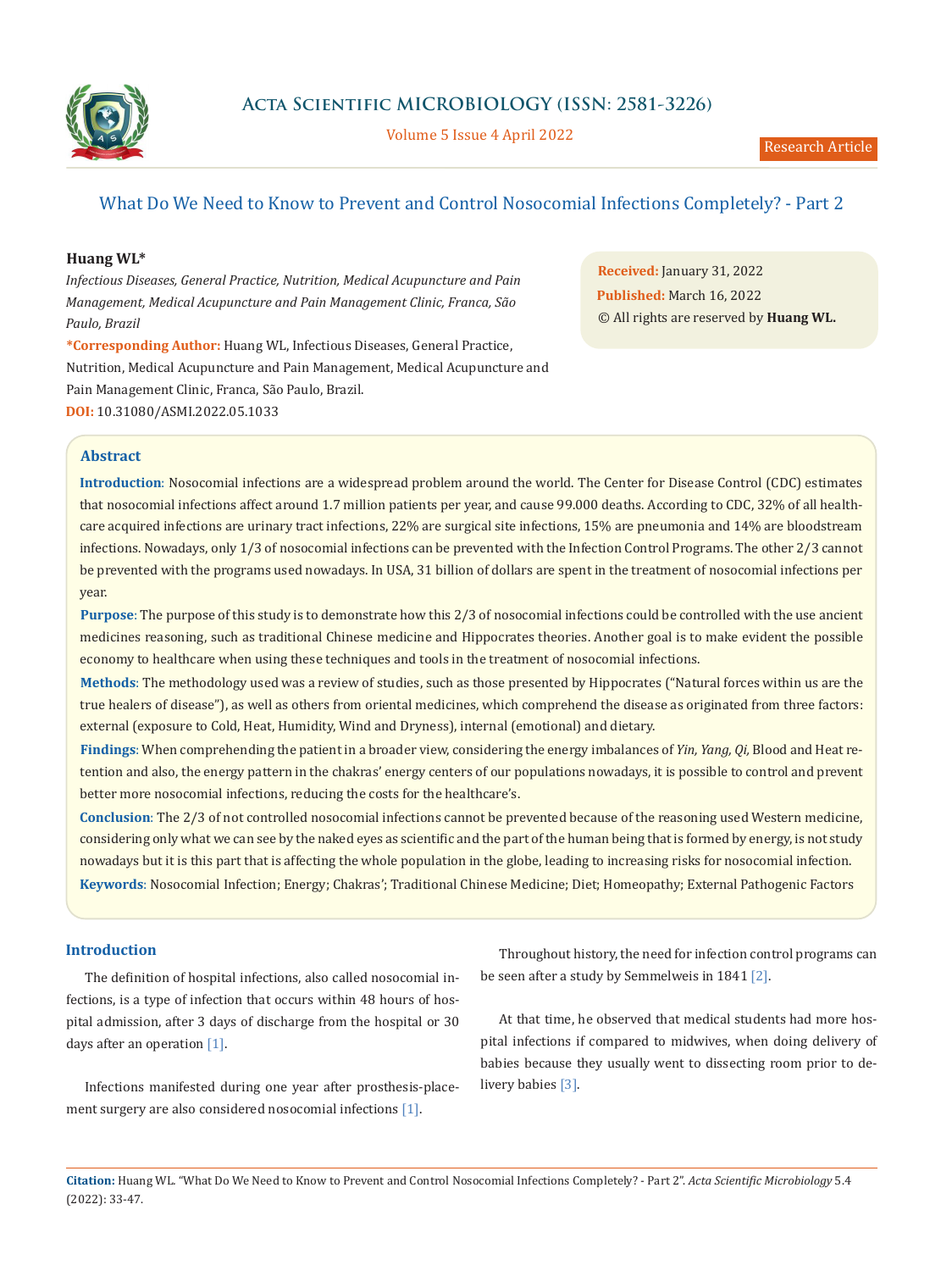After his discovery, Semmelweis instituted mandatory hand washing in a solution of chlorinated lime before each examination. In May eighteen fourty seven, infection rates dropped dramatically, which was a milestone in medicine's history [3].

In 1976, it was established a law in Brazil, that no hospital would be legally functionable if healthcare agents, patients and visitors could not be protected from harmful effects associated with nosocomial infections [4].

#### **Purpose**

The purpose of this study is to demonstrate that infection control and prevention programs can only prevent 1/3 of hospital infections and in this study, I will demonstrate how we can control the remaining 2/3 of hospital infections that have not yet been controlled due to type of reasoning used by Western medicine, which understands that it is only scientific, what we can see with the naked eye. Therefore, all changes in the energy level, before materializing, are not understood until today, they are invisible to the naked eye, which are the main changes we are facing today, according to a study carried out in Brazil, studying a thousand chakras energy centers of my patients'. To understand all the changes that are taking place in the energy level, prior to the formation of hospital infection itself, I will use older medical traditions, such as the reasoning used by Hippocrates and traditional Chinese medicine.

### **Methods**

Through an extensive study of articles in Western medicine and in traditional Chinese medicine regarding the formation of nosocomial infection formation, I did the metaphor of the tree, showing the different viewpoints in Western medicine perspective and in traditional Chinese medicine concerning the formation of nosocomial infections. I will use thought from Hippocrates (460 bce - 375 bce), that said that "natural forces within us are the true healers of the diseases". Another quote from him used by me to construct this article is the make your food your medicine and your medicine your food. The third quote very important that I usually use in all my treatments is we need to treat the patient and not the diseases. In this last phrase, I will show the different perspectives when the physician treats only the infectious manifestations and when the doctor treats the root (that are the energy imbalances) that is causing the symptoms in the leaf level of the tree.

This representation of tree like figure will be shown in the discussion section.

#### **Results**

Through the tree metaphor, I am going to show the different points of view between Western medicine and traditional Chinese medicine that could answer the question of how to control the remaining 2/3 of nosocomial infections that are still not controlled today, to completely control hospital infection.

In this metaphor, I am saying that this tree symbolizes the human body. As you can see, this tree has a trunk with several branches. Each branch represents a medical specialty and coming out of each branch we can see many leaves. Each leaf on the tree means a symptom or diseases treated by each specialty. Western medicine generally treats each symptom or illness at the leaf level of the tree. Therefore, the treatment focused only on the leaf will have only a partial effect, because often, when using medication to treat the symptoms, depending on the type of medication used to cure the process, this same medication can further harm the energy imbalances that are located at the root of the tree, imbalances that these patients could have even before hospitalization and can worsen with the various other medications used, diets and procedures that these patients could be suffering during their hospital stay.

And the other 2/3 of hospital infections are not caused by the entry of bacteria, viruses or fungi into the patient's body, but due to energy imbalances at the root of this tree, caused by inadequate eating habits in the hospital environment that may be maintaining the imbalances energy at the root level, and may also be affecting emotional aspects that are generally not addressed in the hospital environment (because chronic emotions, if not promptly treated properly), can cause energy imbalances and maintain the disturbances they are causing in this case, hospital infections. I'm going to show the tree design in the discussion session.

The other aspect that is not considered by Western medical professionals in the control of hospital infection is the influence of external pathogenic factors (Cold, Wind, Heat, Dryness and Humidity) in the hospital environment and what would be the impact of these influences on the human body, triggering energy imbalance and leading to the formation of symptoms of hospital infections.

## **Citation:** Huang WL*.* "What Do We Need to Know to Prevent and Control Nosocomial Infections Completely? - Part 2". *Acta Scientific Microbiology* 5.4 (2022): 33-47.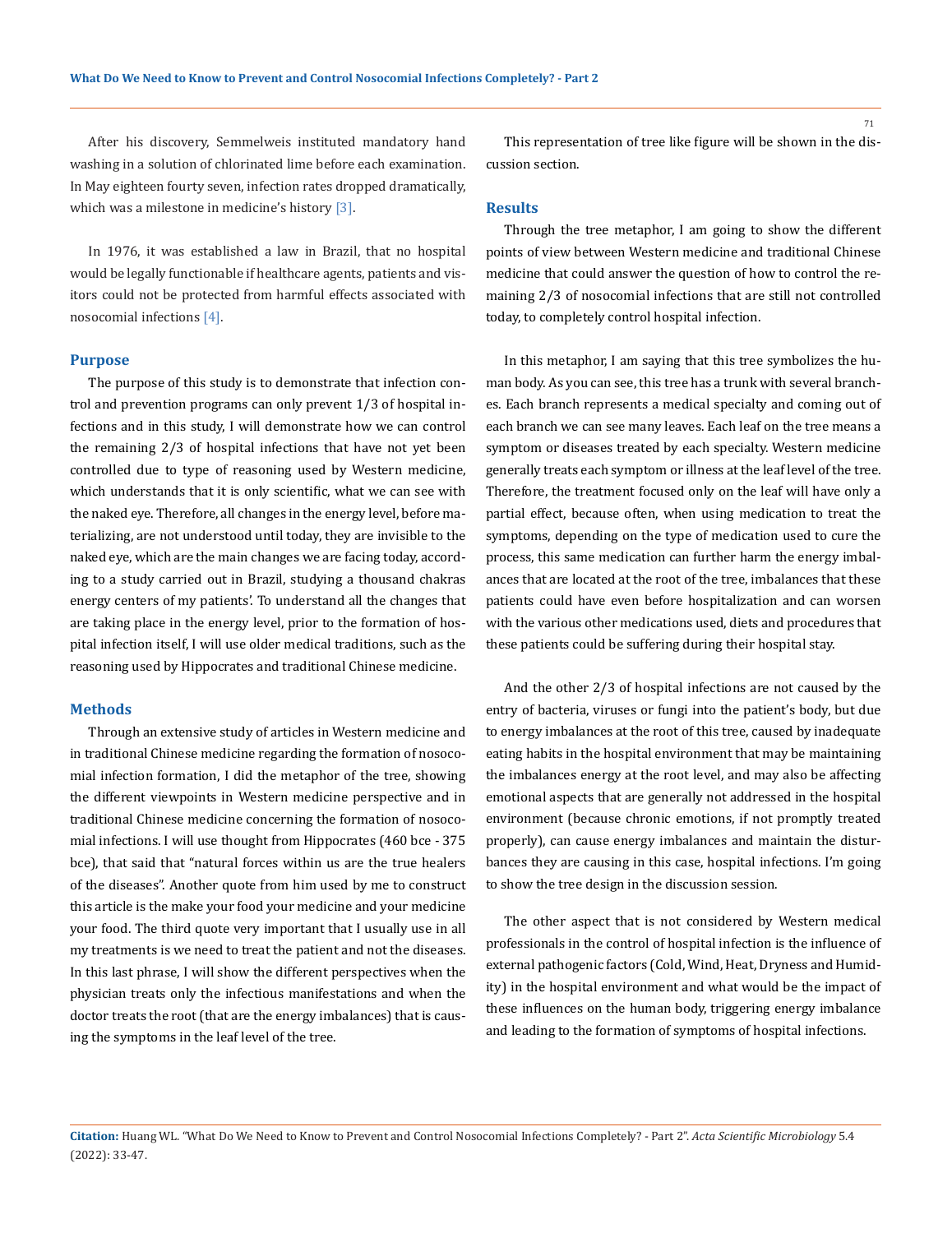All these factors are not currently considered important in the control of hospital infection from the perspective of Western medicine, due to the curriculum offered by medical schools today, especially after the implementation of the Flexner report, in 1910, when considering what is scientific only what could be proven by laboratory tests or what could be seen with the naked eye. But I will show that this type of reasoning can only make the diagnosis at a very late stage in the evolution of disease formation.

### **Discussion**

This study will follow the thinking of Hippocrates (460 BC - 375 BC), who said it was important to consider other ancient medical traditions before the knowledge we have today [5].

The main purpose of this study is to approach another form of hospital infection prevention, completely new in relation to what is done in conventional control programs. I believe that very simple measures that I will list below could massively reduce the number of nosocomial infections, proposing an explanation for the 2/3 of nosocomial infections not understood or prevented by Western Medicine today [1].

Today, we know that it is possible to prevent only a third of these nosocomial infections, according to SENIC, with infection control programs. This prevention would save at least \$10 billion dollars annually [6].

The other 2/3 of hospital infections that are not preventable, there is still no explanation as to why they cannot control all hospital infections [7].

If followed, the measures I am going to propose here in this article could save 20 billion dollars a year [7].

In a study written by me (2018) entitled *Why do patients still get nosocomial infections despite the practice of control programs?* presented for the first time at the 13th World Congress on Infection Prevention and Control, in Rome, Italy, in December 2017, I concluded that the measures already taken in the Infection Control Programs are not enough. It is not just about hand washing or sterilization techniques or other procedures associated with control programs [1,8].

The Western medicine practiced nowadays, due to the priorities and approaches of medical schools, creates a gap between the hospital infection control programs and what is necessary to know in order to achieve better control of this type of infection. In some articles of my own, I am explaining that the curriculum offered by medical schools today is focused on teaching new doctors that only what is considered scientific is what they can see with the naked eye and without taking into account, the part of energy that the human being is formed. Therefore, all reasoning is cut in half, because Western medicine only treats diseases at a very late stage, when there are energy imbalances and changes in laboratory tests. In table 1, I am showing that the transformation from health to disease is divided into five phases and in the first three phases, there are energy imbalances and no changes at the laboratory and radiological level. Only in phases four and five of energy imbalances that changes occur in laboratory and/or radiological exams, and it is in these phases four and five that Western medicine diagnoses are performed, at a very late stage, as shown in table  $1 \lfloor 1.9 \rfloor$ .

| <b>Progression from Health to Disease</b> |                                 |                      |                                                   |                                 |  |  |  |  |
|-------------------------------------------|---------------------------------|----------------------|---------------------------------------------------|---------------------------------|--|--|--|--|
|                                           | <b>Organ</b>                    | <b>Exams</b>         | <b>Energy Reserve</b>                             | <b>Symptoms</b>                 |  |  |  |  |
| Phase 1                                   | Slowing down of organ functions | Normal               | <b>Energy Reserves-normal</b>                     | Without clinical symptoms       |  |  |  |  |
| Phase 2                                   | Slowing Down of organ functions | Normal               | Consumption of internal<br><b>Energy Reserves</b> | With symptoms in other<br>organ |  |  |  |  |
| Phase 3                                   | Slowing Down of organ functions | Normal               | Consumption of External<br><b>Energy Reserves</b> | With symptoms in same<br>organ  |  |  |  |  |
| Phase 4                                   | Reversible cellular lesion      | Little alternation   | Consumption of blood<br>Reserves                  | Curable disease                 |  |  |  |  |
| Phase 5                                   | Irreversible cellular lesion    | Excessive alteration | Metabolic exhaustion                              | Incurable disease               |  |  |  |  |

**Table 1:** Progression from health to disease.

**Citation:** Huang WL*.* "What Do We Need to Know to Prevent and Control Nosocomial Infections Completely? - Part 2". *Acta Scientific Microbiology* 5.4 (2022): 33-47.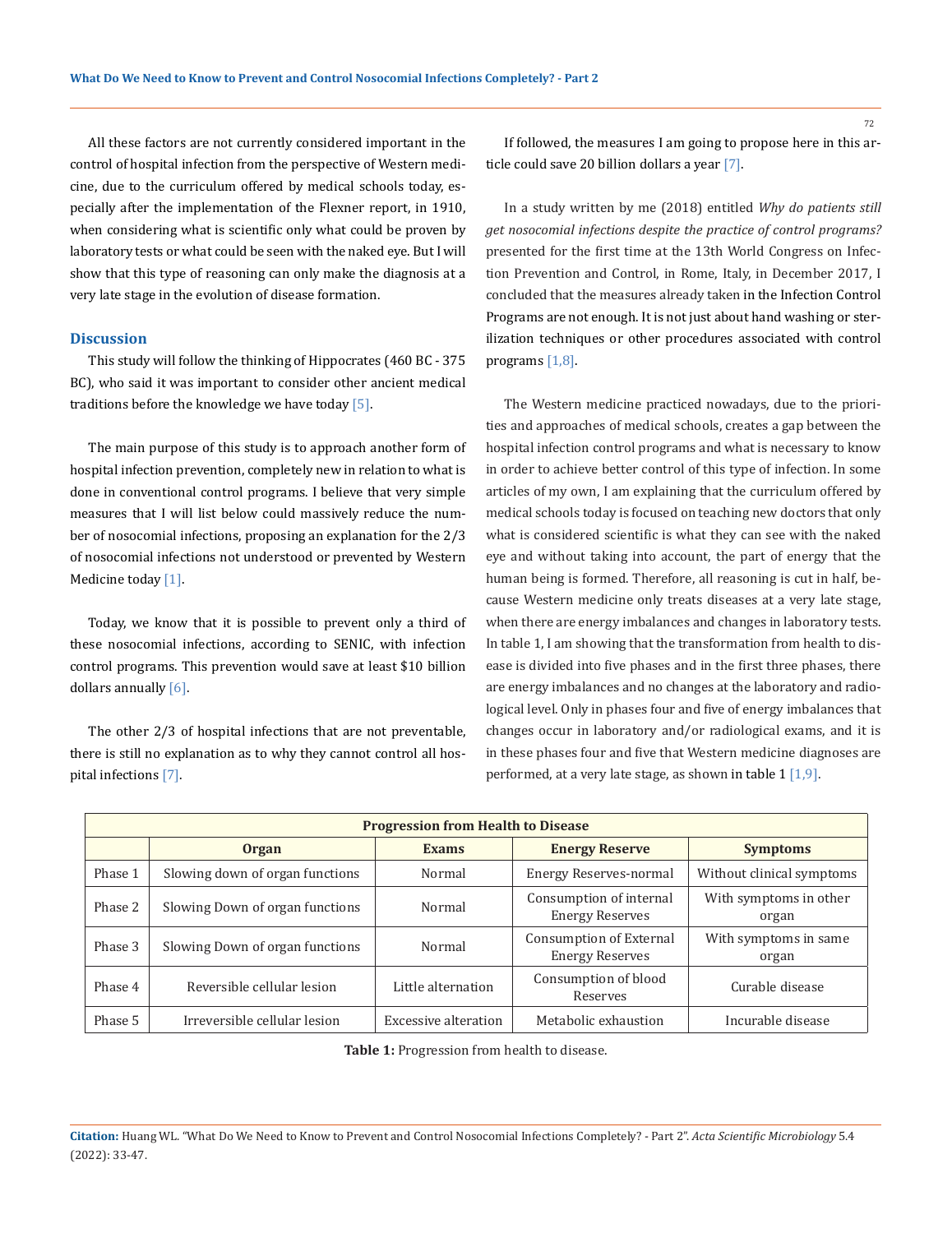In order for you to understand the different levels of treatment in Western medicine and traditional Chinese medicine, I will use the tree metaphor, which I normally use to describe the different ways of thinking in Western medicine and traditional Chinese medicine, about the formation of diseases, shown in Figure 1 [1,9].



**Figure 1:** Tree metaphor showing the different views between Western and traditional Chinese medicine.

In this tree metaphor, shown in Figure 1, you can see that this tree has a trunk with many branches. Each branch means a medical specialty and coming out of each branch you can see many leaves. In Western medicine reasoning, they are treating all symptoms and diseases at the leaf level. But in traditional Chinese medicine, they understand that every manifestation or symptom at the leaf level is just a reflection of energy imbalances at the root level of the tree and/or the invasion of external pathogenic factors within the human being, what is usually not visible to the naked eye. At this root, there are two main theories in traditional Chinese medicine that are the cornerstone of all reasoning in TCM. The first theory is *Yin* and *Yang*, which are two opposing forces that exist in all things and are also complementary, such as day and night, male and female, good and bad, etc and you can see the representation of *Yin* and *Yang* in the Figure 2.

The second theory is the Five Element theory (Figure 3), which represents everything that exists in this universe and also within the human body. The five elements correspond to Metal, Water, Wood, Fire, Earth and each element is representing a massive in-



**Figure 2:** *Yin* and *Yang*.



**Figure 3:** Five Elements and the internal five massive organs that each element represents.

ternal organ and a massive organ is responsible for the functioning of an external sensory organ. For example, the elements Wood, which correspond to the Liver, are responsible for the eyes and vision. The Fire element corresponds to the Heart and is responsible for language and communication. The Earth element corresponds to the Spleen and is responsible for the sense of taste. The element Metal is represented by the Lungs and is responsible for smell. The Water element is represented by the Kidney and is responsible for the hearing process [1,9].

Each element has a flavor that can unbalance your energy even more. For example, the sweet taste can unbalance the Earth or Spleen element and can cause nutrient malabsorption and fluid retention within the body, leading to weight gain and anemia formation. Not only can the sweet taste cause these energy imbalances, but also chronic ingestion of raw foods, Cold water and dairy products [9].

**Citation:** Huang WL*.* "What Do We Need to Know to Prevent and Control Nosocomial Infections Completely? - Part 2". *Acta Scientific Microbiology* 5.4 (2022): 33-47.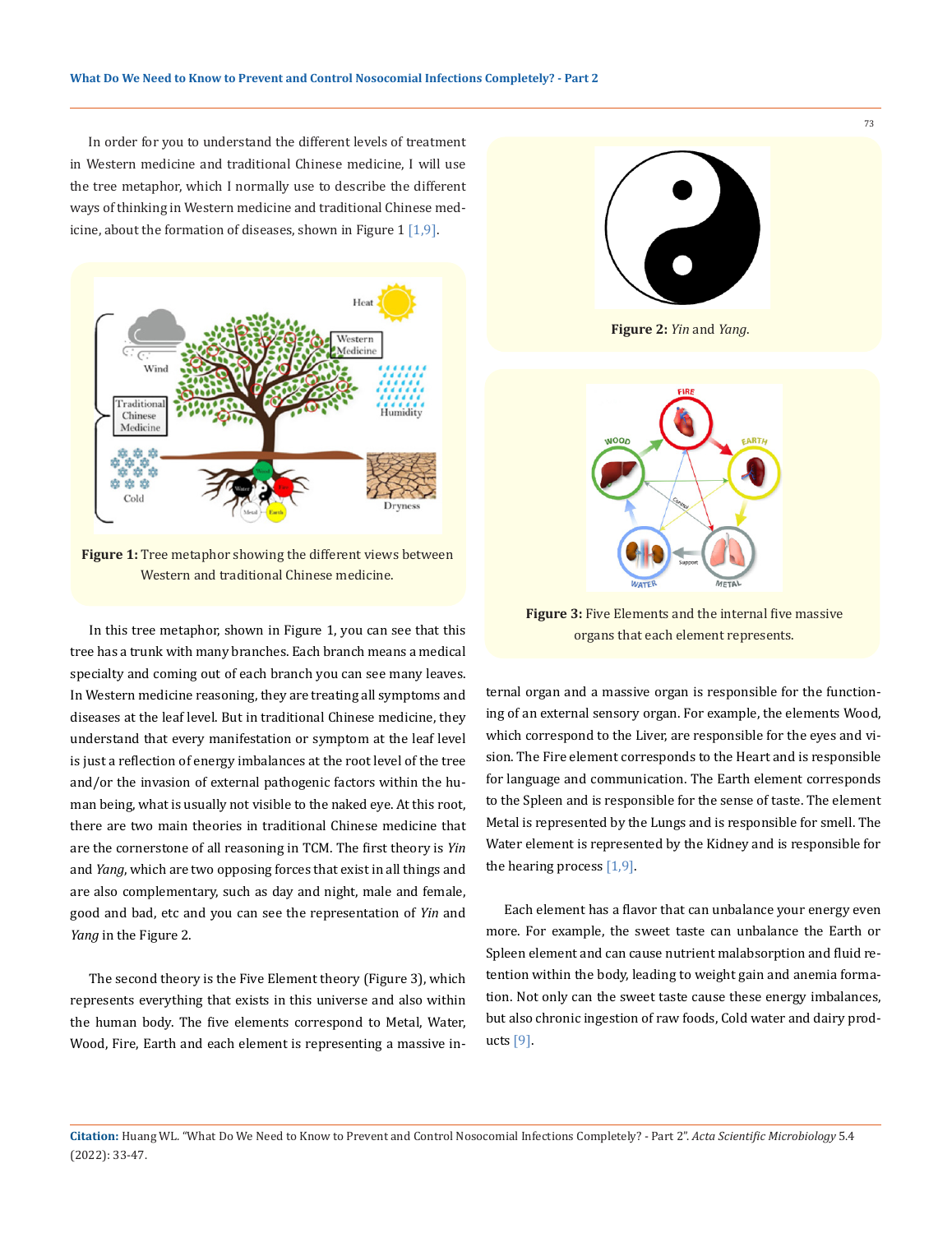Spicy food can induce energy imbalances in the Lung meridian and/or Lung meridian imbalance can cause the need to eat spicy foods and can lead to sadness [9].

Very salty foods can induce energy imbalances in the Kidney meridian and can induce problems with teeth, bones, memory and concentration, hearing, reproduction and sexuality [10].

The sour taste can unbalance the Wood element, and chronic ingestion of this sour food can induce energy imbalances in the Liver meridian and cause problems in energy distribution and in eyes and eyes [9].

The bitter taste of food can unbalance the Fire element and induce problems in the sleep process and communication [11].

All these explanations can be seen in table 2, where it is divided according to the type of element involved, the type of season, climate, fabric, color, flavor and type of voice, in addition to other information [1,9].

|                   | <b>Wood</b>  | <b>Fire</b>     | Earth       | <b>Metal</b>    | <b>Water</b> |
|-------------------|--------------|-----------------|-------------|-----------------|--------------|
| Orientation       | East         | South           | Middle      | West            | North        |
| Season            | Spring       | Summer          | Late Summer | Autumn          | Winter       |
| Climate           | Wind         | Summer Heat     | Dampness    | <b>Dryness</b>  | Cold         |
| Cultivation       | Germinate    | Grow            | Transform   | Reap            | Store        |
| <i>Yin</i> organ  | Liver        | Heart           | Spleen      | Lung            | Kidney       |
| <i>Yang</i> Organ | Gall Bladder | Small Intestine | Stomach     | Large Intestine | Bladder      |
| Orifice           | Eve          | Tongue          | Mouth       | Nose            | Ear          |
| <b>Tissues</b>    | Tendons      | Vessels         | Muscles     | Skin & Hair     | Bones        |
| Emotions          | Anger        | Joy             | Pensiveness | Grief           | Fear         |
| Colors            | Blue/Green   | Red             | Yellow      | White           | Black        |
| Taste             | Sour         | Bitter          | Sweet       | Pungent         | Salty        |
| Voice             | Shout        | Laugh           | Sing        | Cry             | Groan        |

**Table 2:** Five elements and their correspondent representations.

Each element has an emotion that can unbalance the organ corresponding to that element, as you can see in the Figure 4. For example, the Wood element (Liver) becomes unbalanced with excess anger. The Fire (Heart) element becomes unbalanced with too much joy. The Earth element (Spleen) gets out of balance with excessive worry and the Metal element (Lung) goes out of balance with excessive sadness. The last emotion that can unbalance the system is excessive fear and can induce an energy imbalance in the water element that corresponds to the Kidney (Table 2), and also in the energy of the Gallbladder, as I demonstrated in the article recently published by me (2021) entitled is *Why Patients with Panic Syndrome Do Not Improve Their Symptoms When Using Psychotro-***Figure 4:** Five internal massive organs and the five emotions.

Why am I trying to explain all these factors that can induce energy imbalances throughout the system?

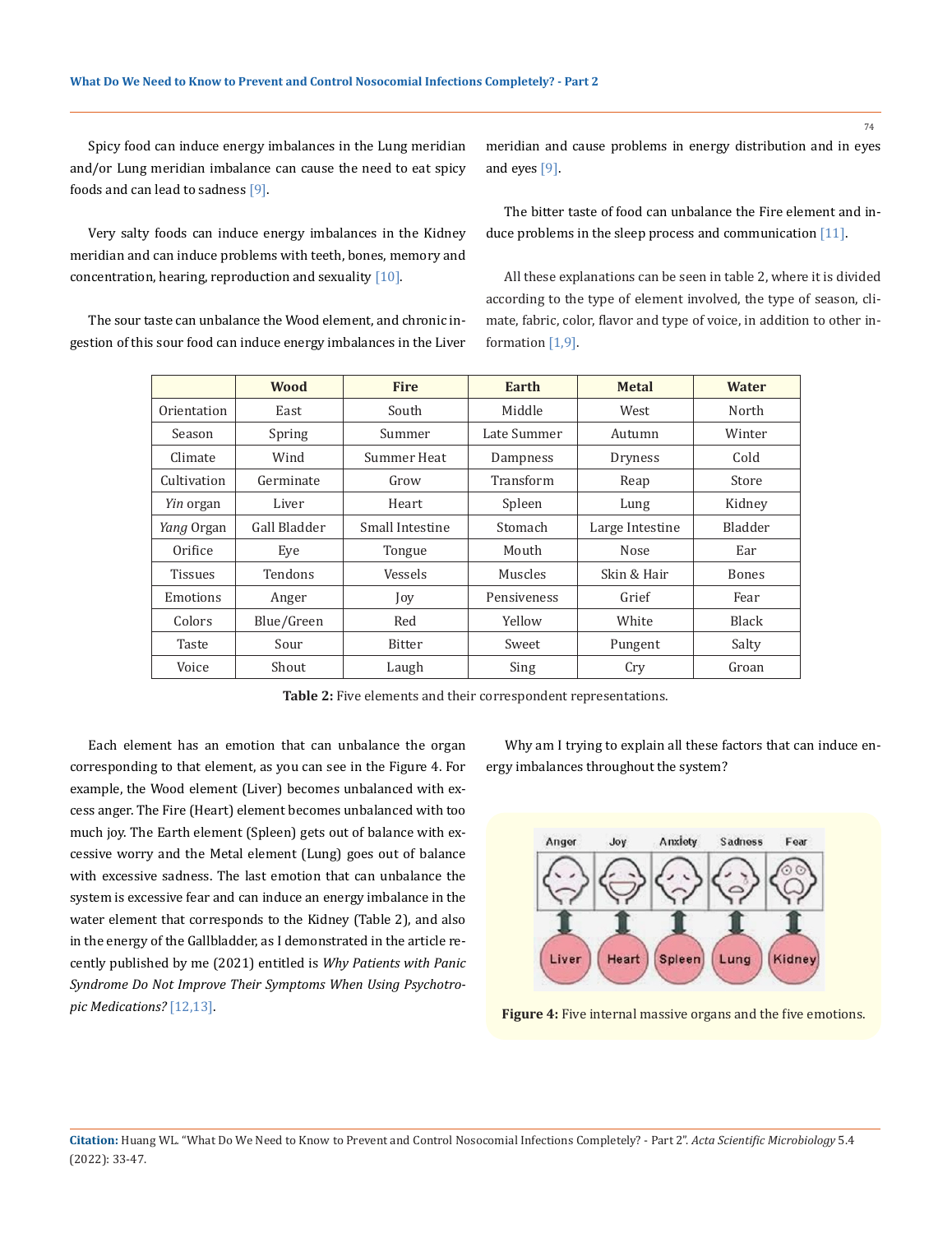Because there are factors nowadays that are influencing the balance state of the human being's internal energy that is not well explained by Western medicine, because Western medicine only understands what it can see with the naked eye, when the energy materializes. But the energy that has not materialized is not studied by Western medical schools, because after the implementation of the Flexner report in 1910, all medical schools working with a more holistic approach had to be closed as they were no longer meeting the criteria to continue functioning and were considered at that time as a non-scientific approach. However, Flexner, backed by the Rockefeller and Carnegier foundations, was not a doctor but only a school teacher and therefore did not have a holistic view of disease formation, from its roots. This partial view of the human being is making it difficult today to control hospital infection because all changes, which are at the energy level, at the root of the tree, as shown in Figure 1, before materializing at the leaf level, are not fully understood today by Western medicine, and often only the symptoms (which are at the leaf level) are treated, without knowing all the energy changes that are at the root level of the tree, showed in the Figure 1. This partial view of the human being is causing a problem in the entire health system around the world, as all changes at the leaf level are just manifestations of energy imbalances at the root of the tree (caused by emotional changes, inappropriate eating habits and the influences of the invasion of external pathogenic factors), and understanding the entire process, from the changes that are happening from health to the formation of diseases (showed in the Table 1), is of great importance today to understand what we need to do to control all manifestations of nosocomial infection these days, which we are still not controlling, despite hospital infection control programs. This theme was presented for the first time at the 13th World Congress on Infection Prevention and Control, which took place in December 2017 in Rome, Italy. Thereafter, it has been presented at many infection control conferences and infectious disease conferences, such as at the 9th Global Summit on Microbiology and Infectious Diseases, which took place on March 04-06, 2019 in Prague, Czech Republic [1,8,14].

According to Elizabeth Craik, in the Hippocratic Corpus, Hippocrates also speaks about the importance of diagnosing diseases in the beginning in order to perform a better treatment, as showed in the Table  $1 \, 5$ .

In this book, Elizabeth Craik explain how, for Hippocrates one recurrent concern was the importance of attention to the beginning of illness, the need of early action and the dangers of not acting or acting wrong. According to the Table 1, we need to act in the phase one to three, where there are energy imbalances and the laboratorial exams are still normal [5].

The other very important factor to say is that Western medicine does not take into account the influences of external pathogenic factors, which can initiate the formation of diseases, leading to energy imbalances at the root of the tree, and manifesting at the leaves level of the tree (Figure 1). These external pathogenic factors are the invasion of Cold, Wind, Heat, Dryness and Humidity and if the doctor does not understand all the factors involved in the formation of diseases, in the infection control process, this is not only caused by the invasion of bacteria in the outside body (from the hospital environment), but due to the energy imbalances that the patient already had before hospitalization and that worsened after hospitalization, with the use of various drugs to treat the various pathologies that motivated the hospitalization, inadequate nutrition, etc. Not all patients who suffer from exposure to external pathogenic factors will induce disease formation and this will depend on whether the patient's internal energy, which normally protects him from this invasion, is intact or not. This strength is called *Zheng-Qi* and will depend on many factors such as the energy of the parents before conception and after birth, the type of diet, whether adequate rest is taken, the amount of water ingested, the sleep process to restore energy, if have excessive sexual activities, etc. All these explanations were made by me (2020) in an article entitled *Invasion of Wind and Cold as Cause of Respiratory Tract Infection Outbreak in the School Kinder Garden Group of Kids* and in a second article also written by me (2021) entitled *Is SARS -CoV- 2 Strong or Our Body Is Weak?* [1,15].

The other two-thirds of hospital infections, which are not yet controlled by hospital infection control programs, are actually caused by the invasion of external pathogens and inadequate eating habits and emotional factors, are not being considered by professionals who deal with control programs of hospital infection. The use of antibiotics in this situation has generated treatment failures because the real cause of the infectious manifestations are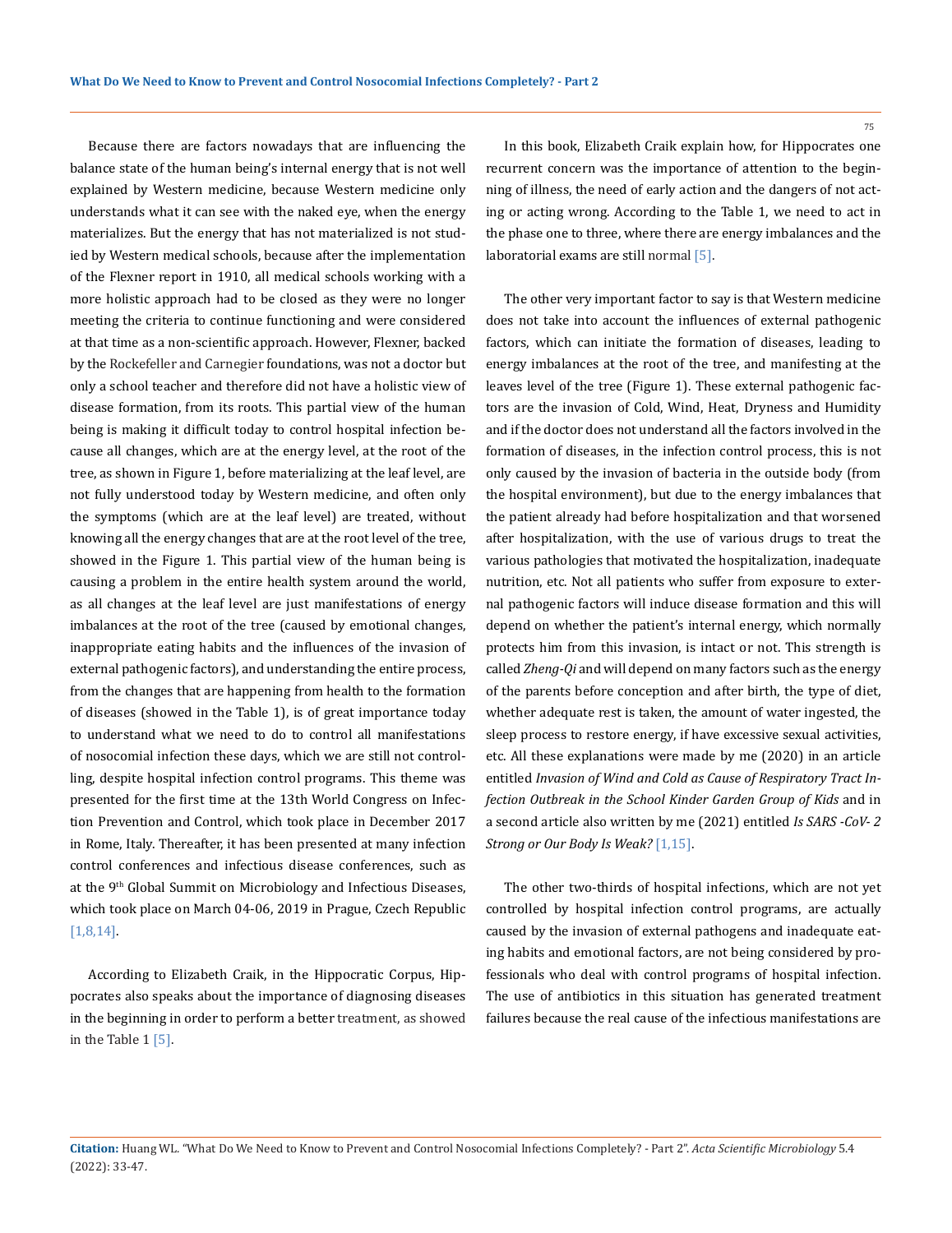not generated by the contamination of the bacteria from the hospital environment to the patient and the use of antibiotics in this situation will not work, as the real cause is the energy imbalances leading to the manifestation of symptoms of infection. The use of antibiotics in this situation will often not work and may lead to the problem of inducing bacterial resistance because, due to constant therapeutic failures, there is a use and change of antibiotics from one to the next, more broad spectrum, and this is a constant in hospitals nowadays, because the real cause of the infection symptom is not the infection itself, because all the factors that are inducing the formation of diseases at the leaf level are all at the root of the tree, which every physician responsible for controlling of infection in the hospital environment is not seeing because all changes are at the energy level, invisible to the naked eye [1].

The use of air conditioning throughout the hospital environment in order to reduce the temperature of the hospital, to reduce the multiplication of bacteria, reducing the chance of bacterial proliferation in the hospital environment, is another factor that has been causing an increase in hospital infection, if we analyze the point of view of traditional Chinese medicine. The invasion of Wind and Cold is the main cause of onset of energy imbalances and can be the cause of upper and lower respiratory tract infection, as I showed in the article written by myself (2020) entitled *Invasion of Wind and Cold as Cause of Respiratory Tract Infection Outbreak in a School Kinder Garden Group of Kids* and in the article also written by me (2020) entitled *Can We Treat Children With Chronic Respiratory Tract Infections Without Using Antibiotics?* [16,17].

As shown in some studies in the literature, such as the article entitled *Health effects of heating, ventilation and air conditioning in hospital patients: a scoping review,* written by Lenzer., *et al*. (2020), they are talking about the influences of these climatic factors on induce or cause disease [18].

In this case, the most important thing is to turn off the hospital's air conditioning or at least avoid the flow of Cold air directly into the patient. The temperature should be ambient and the entire patient needs to be covered by a sheet in hot climates and with blankets in cold places, to reduce the invasion of external pathogens into the body, decreasing the chance of inducing energy imbalances by the entry of Cold and Wind, because these factors can induce the formation of diseases, mainly infectious, as reported in the article

I wrote (2019) entitled *Is It Possible to Treat Community-acquired and Nosocomial Infectious with the Same Method, Without the Use of Antibiotics?* In this article, I am showing it through a case report of a patient who was treating chronic sinusitis with antibiotics without improving his condition. Infections usually appeared on cold days and he could only cure the process when subjected to Chinese dietary guidelines, avoiding foods that contained Cold energy and using acupuncture to release the Wind Cold that was causing the energy imbalances that kept the symptoms, which was sinusitis [19].

In all these patients, there is a need to improve *Zheng-Qi,* which is the energy that protects against the invasion of external pathogenic factors, characterized by Kidney energy, as demonstrated in the article I wrote entitled *Invasion of Wind and Cold As Cause of The Outbreak of Respiratory Tract Infection In a Group of Children In Kindergarten* [12,16].

And in a study I published (2021) entitled *Are We Vaccinating Immunocompetent or Immunocompromised People for COVID-19?*, I am showing that the majority of our population today is considered immunocompromised rather than immunocompetent due to the low energy pattern that most of my patients are having in the five internal massive organs in Brazil and all these data was published in the article I wrote (2021) entitled *Energy Alterations and Chakras' Energy Deficiencies and Propensity to SARS-CoV-2 Infection*. In this study, I analyzed energy centers from the chakras of 1000 patients through the dowsing procedure and what I found in this study is that 90% of all these patients do not have energy in the five massive internal organs (showed in the Figure 5 and Table 3), which is compromising the formation of *Yin, Yang, Qi* and Blood energy, important for our health [20,21].



**Citation:** Huang WL*.* "What Do We Need to Know to Prevent and Control Nosocomial Infections Completely? - Part 2". *Acta Scientific Microbiology* 5.4 (2022): 33-47.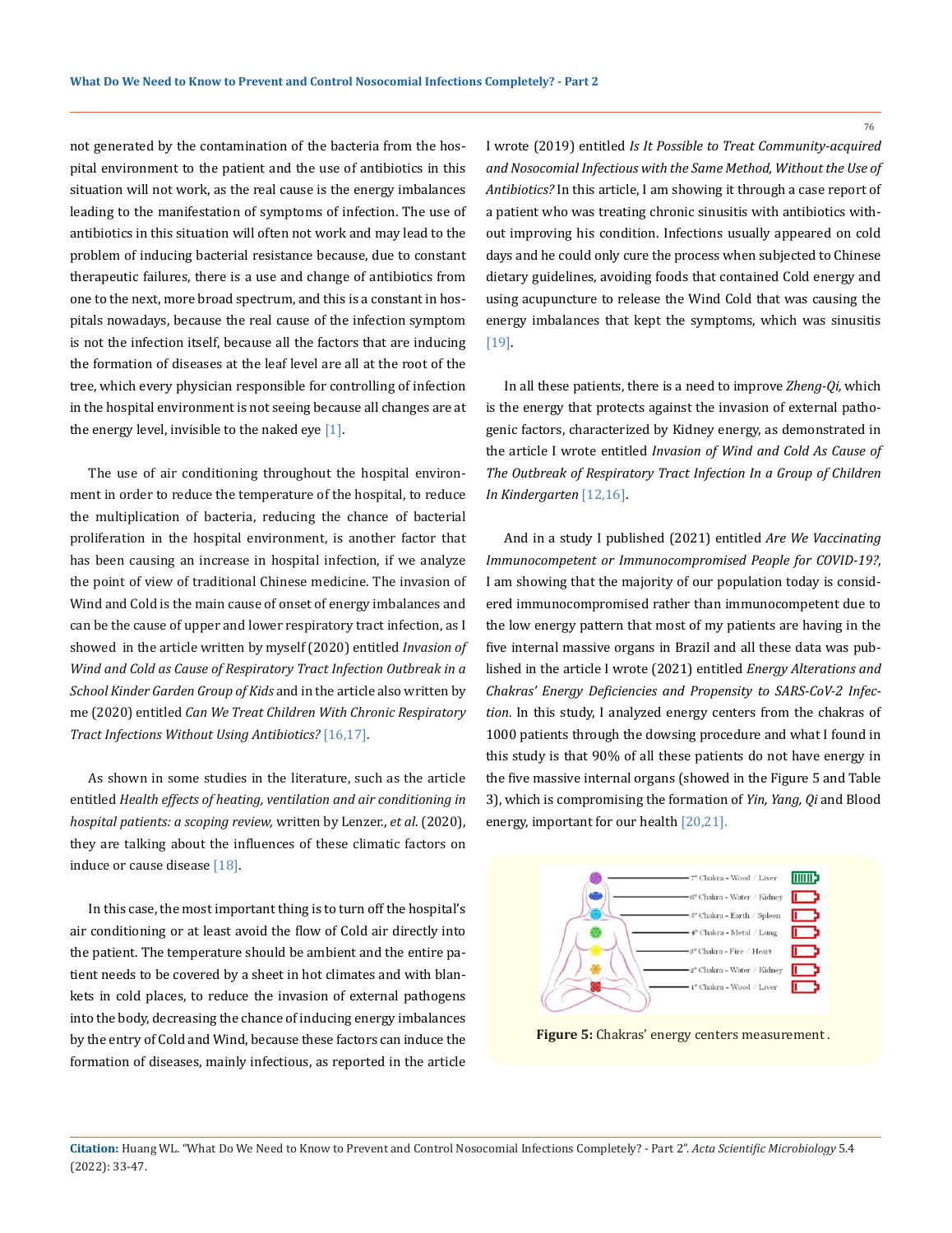| <b>Chakras Ages</b>   | $0 - 19$     | 20-59        | 60-90                     |
|-----------------------|--------------|--------------|---------------------------|
| 7                     | 8            | 8            | 8                         |
| 6                     | $\mathbf{1}$ | 1            | 1                         |
| 5                     | 1            | 1            | 1                         |
| 4                     | 1            | 1            | 1                         |
| 3                     | $\mathbf{1}$ | $\mathbf{1}$ | 1                         |
| 2                     | 1            | 1            | 1                         |
| 1                     | 1            | 1            | 1                         |
| <b>Total Patients</b> | 26           | 170          | 86                        |
| Main Western          | Anxiety      | Anxiety      | Anxiety                   |
| Diagnoses             | Depression   | Headache     | Knee Pain                 |
| Main Oriental         | Yin/Yang     | Yin          | Yin                       |
| Diagnoses             | Yin/Blood    | Yin/Yang     | Yin/Yang/Internal<br>Heat |

**Table 3:** Results of the measurements of 1000 chakras' energy centers.

To study what my patients' energy is like, I use a technique called dowsing, which uses a crystal pendulum to measure the energy of the 7 major chakras. Chakra energy is rated on a scale of one to eight (one representing the lowest level and eight representing the normal level). The chakras are the main energy concentration points that are responsible for sending energy necessary for each organ it commands to have its normal function. There are seven main chakras present in the body and their relationship between them is extremely important for the health of the body. Since there are seven chakras and five elements, the seventh chakra is governed by the first (Wood or Liver) and the sixth chakra is governed by the second (Water or Kidney). The fifth chakra is ruled by Earth (Spleen-Pancreas), the fourth is ruled by Metal, or Lung, the third is ruled by Fire or Heart. The second is ruled by Water or Kidney and the first chakra is ruled by Wood or Liver  $[9]$ .

The results found in this study can be a sample of what is happening in the world, as the most likely cause of this low energy may be related to exposure to electromagnetic waves, to which almost the entire world population is exposed to pollution between heaven and earth, brought about by the modernization of telecommunications. In this study, I am showing that 97% of the population studied do not have *Zheng-Qi*, leading to less protection against the invasion of these external pathogenic factors that are inducing disease formation [20,21].

The meaning of this result is that, the organs that are producing the energy for maintaining the health of the patients are very compromised and depending on type of medications that the physician is using to treat the patients, the energy of this patient can improve or not. For example, in this COVID-19 pandemic, I showed that the majority of our patients were in the lowest level of energy, prior to COVID-19 pandemic, as I showed in the article I wrote (2021) entitled *Energy Alterations and Chakras' Energy Deficiencies and Propensity to SARS-CoV-2 Infection*. Depending on the type of medications that the physician is using to treat the diseases, the patient will reduce or not the vital energy even more, leading to more complications, if receiving highly concentrated medications instead of highly diluted medications. (as demonstrated in Arndt-Schultz Law, in the Figure 5). In the table 4, I am showing the homeopathy medications that I usually use in the treatment of all my patients, to replenish the energy of the chakras' energy centers [1, 21, 22].

| <b>Chakras</b>     | <b>Five Elements</b> | <b>Homeopathy Medications</b> |
|--------------------|----------------------|-------------------------------|
| 1º Chakra          | Wood/Liver           | Phosphorus                    |
| $2o$ Chakra        | Water/Kidney         | Natrum Muriaticum             |
| 3º Chakra          | Fire/Heart           | Sulphur                       |
| $4^{\circ}$ Chakra | Metal/Lung           | Silicea                       |
| $5°$ Chakra        | Earth/Spleen         | Calcarea Carbonica            |
| $6^{\circ}$ Chakra | Water/Kidney         | Tone 2 <sup>o</sup> chakra    |
| 7º Chakra          | Wood/Liver           | Tone $1^{\circ}$ chakra       |

**Table 4:** Homeopathy medications used to treat the condition of lack of energy in the chakras' energy centers.

 The first step we need to understand is that each patient is unique and has their own energy imbalances. Therefore, each patient needs to be assessed on their energy level during their stay in the hospital, to see what kind of food and medication that patient may be using, in order to reduce infectious and non-infectious complications. These statements were made by me at the Global Summit on Microbiology and Virology, which was held on 25<sup>th</sup>-27<sup>th</sup>, March in Prague, Czech Republic [14].

In the study presented by me entitled *Are We Admitting Immunocompetent or Immunocompromised People in The Hospital?* I am showing that most of our hospitalized patients are considered im-

**Citation:** Huang WL*.* "What Do We Need to Know to Prevent and Control Nosocomial Infections Completely? - Part 2". *Acta Scientific Microbiology* 5.4 (2022): 33-47.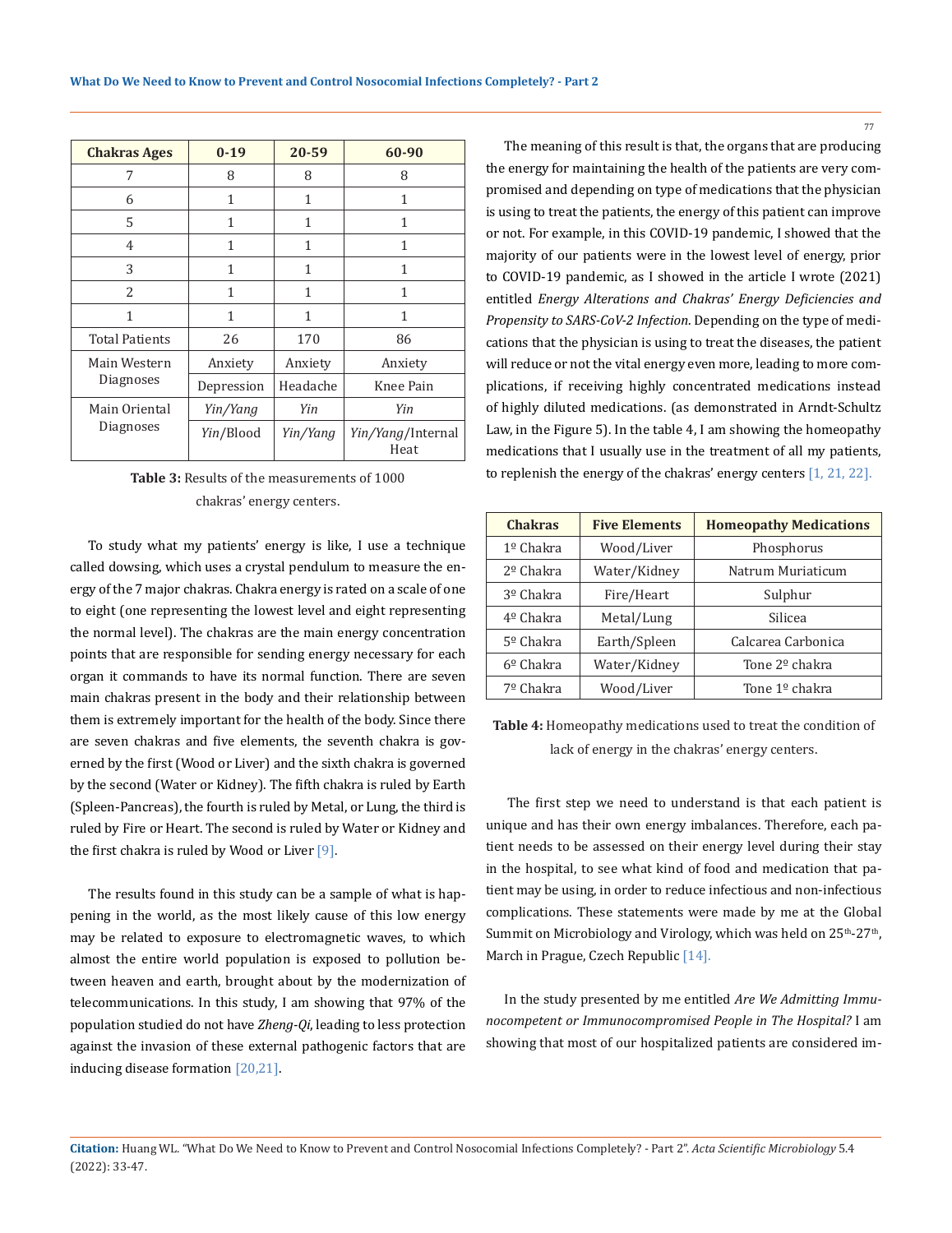munosuppressed and non-immunocompetent patients, as many doctors think they are. This information was written by me (2021) in the article entitled *Are We Vaccinating Immunocompetent or Immunocompromised People for COVID-19?* and *Energy Alterations and Chakras' Energy Deficiencies and Propensity to SARS-CoV-2 Infection* [20,21].

The state of energy deficiency is leading to the formation of internal Heat, which is the energy change responsible for the yellowish secretion and symptoms of hyperemia in most of the infectious symptom processes, at the level of the leaves of the tree, as demonstrated in the Figure 1. All this reasoning was published by me (2018) in the article entitled *Why do Patients Still Catch Hospital Infectious Despite the Practice of Infection Control Programs?* and in another article also written by me (2019) entitled *Is It Possible to Treat Community-acquired and Nosocomial Infectious with the Same Method, Without the Use of Antibiotics?* [1,19].

In these publications, I am showing the need to change the dietary aspects of the food that is served in the hospital because Western eating habits of eating too many dairy foods, raw foods, Cold water and sweets were causing more energy imbalances in the Spleen and the pancreas, leading to the formation of phlegma, responsible for the formation of secretion in the Lungs and in all human cavities. The Western medical doctor usually interprets these symptoms as the formation of an infection and usually starts with the use of antibiotics. The use of drugs in high concentrations can lead to a reduction in the vital energy of our patients, which is already low, as the article written by me (2018) entitled *Why Do Patients Still Catch Hospital Infections Despite the Practice of Infection Prevention and Control Programs?* [1].

As Hippocrates said (c. 460 BC, c. 375 BC), father of medicine, make your food your medicine and your medicine your food. The foods that we need to serve in the hospital environment need to meet the needs of patients according to the components of each food, but what I want to convey in this article is that each food has its own energy function and is divided into Cold, Neutral, Hot energy and Hot and depending on the energy imbalances presented by each patient (if you have retention of *Yin, Yang, Qi*, Blood or Heat), the patient will receive food according to their energy imbalance, to rebalance this state of imbalance to get back to having health, often without the use of medication, because depending on the type of medication used in the hospital environment, the patient will have more energy disturbances at the root level, causing more complications instead of improvement, manifested at the leaf level of the tree, as shown in Figure 1  $[1,9]$ .

 Foods that can induce energy imbalances in the Spleen and pancreas meridians, responsible for the absorption of nutrients, are: dairy products, raw foods, Cold water and sweets. They are foods considered healthy from the Western point of view, but they do not study the energy changes that are causing energy alterations, leading to the formation of secretion and less absorption of nutrients for the formation of Blood, causing less Blood production. This state of energy deficiency can lead to Heat formation in the body, simulating the signs and symptoms of hospital infections, which are hyperemia and yellowish secretions from any part of the patient's body, such as hyperemia in the surgical incision, or yellowish pulmonary secretions. According to traditional Chinese medicine, these manifestations are just symptoms or internal energy imbalances and if the doctor uses highly concentrated medications to treat this condition, such as antibiotics or anti-inflammatory drugs, this will further damage the impaired internal energy, leading to greater Heat production and formation of signs and symptoms of hospital infections, as showed in the Arndt Schultz Law, in the Figure 6 [1,9,22].



According to this law, the use of highly concentrated medications is harming even more the vital energy of the patients and causing complications or even death. The use of highly diluted medications is the medication of choice in the treatment of all kinds of diseases, infectious and non- infectious, due to this new energy pattern of the whole population in the world  $[1]$ .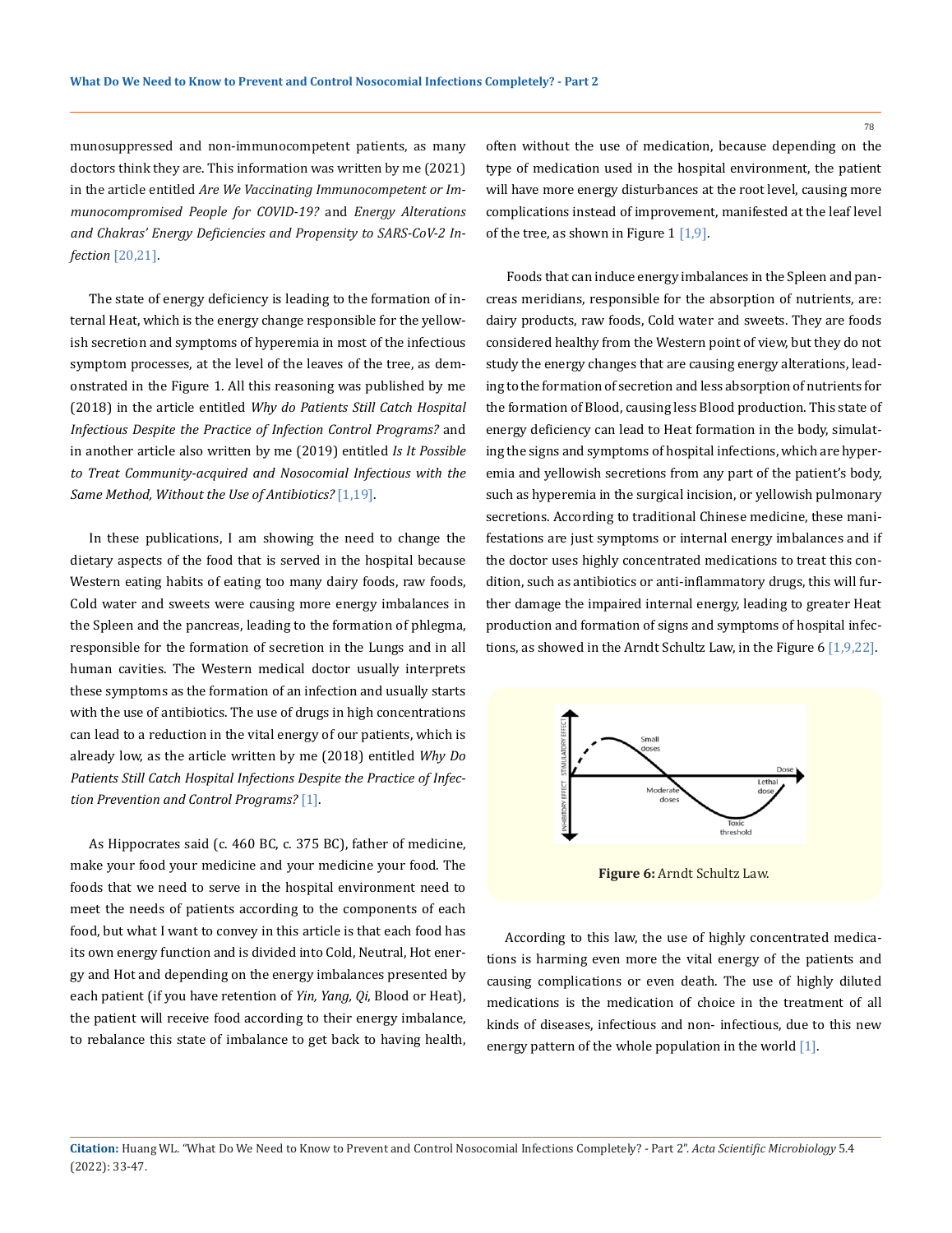Antidepressants, anxiolytics, anti-inflammatory drugs, diabetes control medication, sleep inducers, antacids, antihypertensive… All of these are daily high-concentrated medications that patients take at home and continue to take in the hospital, and that certainly will be associated with other medicines during the patient's stay in the hospital, which increases the energy imbalance the patient was already suffering at home. The point is that in addition of hospital drugs and other procedures during admission, the body starts to simulate a hospital infection due too many drugs in high concentration and decrease of the vital energy, according to Arndt-Shultz's Law. Decreasing the vital energy, can lead to another energy imbalance in the root of the tree, causing the formation of internal Heat inside the patient's body, and consequently leading to the manifestation of hospital infection symptoms such as hyperemia in the surgical wound or yellow secretion in the upper respiratory tract infection, for example [22].

For this reason, the problem of hospital infections nowadays, which is usually reported in many scientific articles that are the result of the abusive use of antimicrobials, causing induction of bacterial resistance, can be solved if we start to understand all these processes involved in formation of nosocomial infections because if we control all these factors (diet, external pathogenic factors and emotions and strengthen the patient's internal energy, the five massive internal organs, the patient will be stronger and not likely to develop infectious diseases when subjected to exposure to external pathogenic factors (Wind, Cold, Dryness, Humidity, Heat), as shown in the article I wrote (2021) entitled *Is SARS-CoV- 2 Strong or Our Body Is Weak?* [15].

In many articles written by me (2020), for example in the article *Can Hospital Osteomyelitis Be Treated Without the Use of Antibiotics?*, I am showing that even the patient has multiresistant bacteria proven by culture and antibiogram, showing only sensitivity to Polymyxin B, the rebalancing of *Yin, Yang, Qi* and Blood and removing Heat retention can remove the factors that could be maintaining the infectious process and only by using these techniques, it was possible to treat the patient's infection, even being multiresistant, removing the factors that were causing the bacteria to adhere to the cells, promoting and perpetuating infection if treated with highly concentrated medications such as antibiotics, because these

drugs were inducing more energy deficiency in the root level, leading to more formation of internal Heat, causing more hospital infections symptoms [1,9,10,23].

According to my experience, and published in several articles as in the case of the treatment of hospital osteomyelitis, and written by me (2018) in the article *Can Hospital Osteomyelitis Be Treated Without the Use of Antibiotics?*, I am showing that the symptoms of hospital osteomyelitis were caused by the continuous and prolonged use of medicines in high concentrations, such as antibiotics and anti-inflammatory drugs, leading to imbalances in the Gall Bladder meridian and Heat retention in this meridian in these patients. The rebalancing of these energies brought about an improvement in this type of hospital infection, without the need for the use of antibiotics, as the real cause was not the infection of the bacteria itself, but the energy imbalances that were causing the formation of internal Heat, leading to adherence of bacteria to cells. When the internal Heat was removed through Chinese dietary therapy and using apex ear bloodletting and acupuncture, rebalancing the *Yin, Yang, Qi*, Blood and taking out the Heat retention, it was no longer possible for the bacteria to adhere to the cells (even though they were considered multiresistant bacteria), and in this way it was possible to cure hospital osteomyelitis in both patients reported in that article, without the use of antibiotics [23].

In another article I wrote (2020) entitled *Is it Possible to Treat Nosocomial Cellulitis Post Placement of Hemodialysis Catheter without the Use of Antibiotics*?, I am showing that the patient reported in that article had nosocomial cellulitis due to the state of energy deficiency that this patient was suffering before the placement of the hemodialysis catheter, caused the manifestation of nosocomial infections symptoms and the rebalancing of the internal energy (*Yin, Yang, Qi* and Blood), and taking out the Heat with homeopathy medicines (Sulphur) and doing apex ear bloodletting, replenishing the massive internal organs (Liver, Heart, Spleen, Lung and Kidney) in TCM using homeopathy medications according to the theory *Constitutional Homeopathy of the Five Elements based on Traditional Chinese Medicine*, were important to treat the root of the problem, which were energy deficiencies, very common in hemolysis patients and not just treating the symptoms [12,24].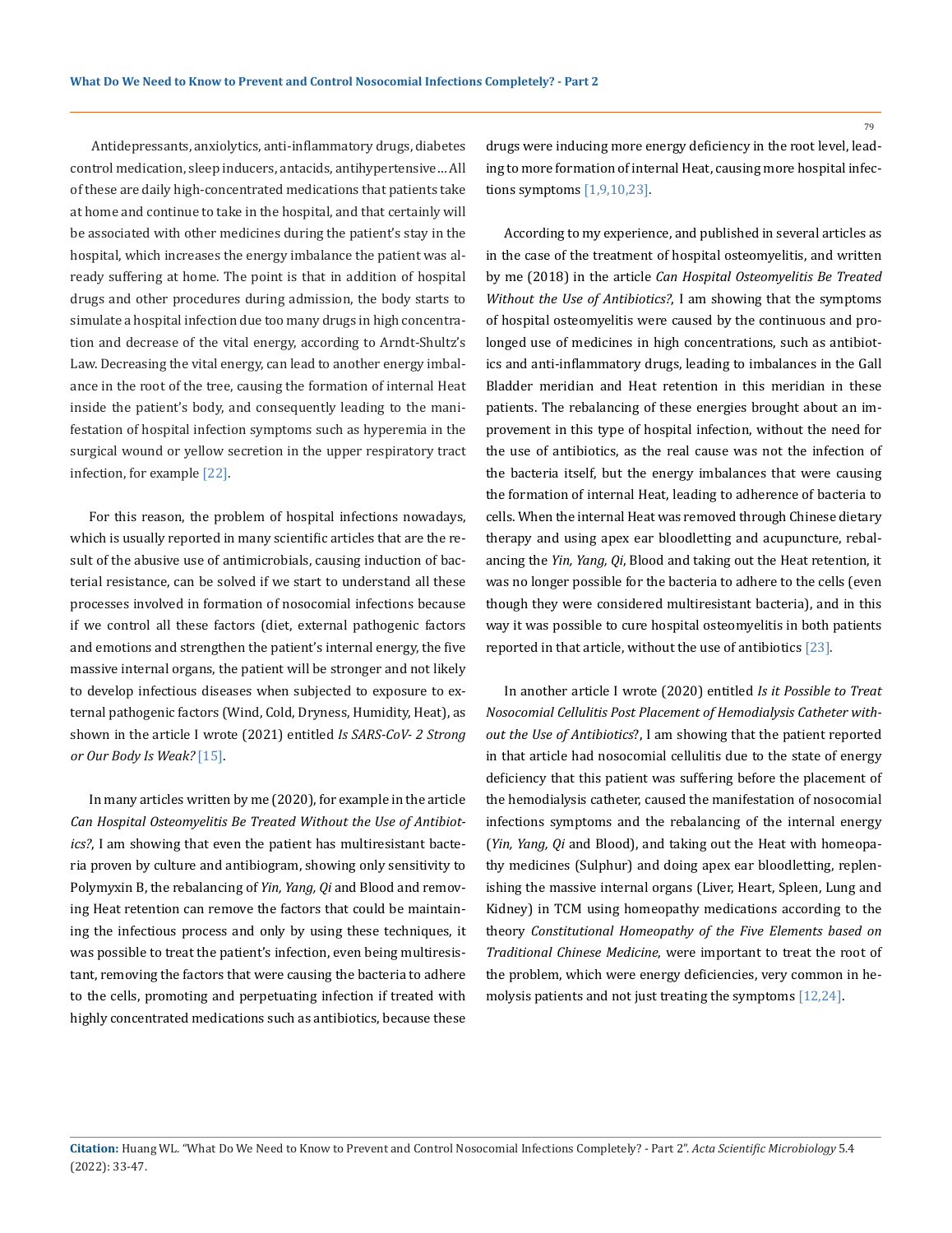For this reason, reasoning looking only at the leaf level and not taking into account the root level of the tree, can only control one third of nosocomial infections and the remaining two thirds of nosocomial infections can be controlled when older medicines such as the thought of traditional Chinese medicine is taken into account, as we will be associating the mechanism of action between Chinese medicine and the perspective of Western medicine, looking at the patient as a whole and not just in parts [1].

According to some physics such as Albert Einstein (1879 - 1955), he is affirming that what all the things that exists in our universe is made by energy, including the human body. For this reason, it is very important to understand the formation of diverse diseases formation, in the energy point of view and not just when it is materialized in the leaf level, as showed in the Figure  $1 \overline{9}$ .

To understand why two-thirds of the patients continue to have nosocomial infections, we must amplify our vision and focus not only on the infectious process itself. Today what is generally done in the hospital infection control programs is surveillance methods, healthcare practitioners training programs, antimicrobial use control and community and nosocomial infection treatment protocols, antibiotic prophylaxis protocols in required surgeries. I vouch that in order to obtain a better prevention of infection within hospitals, physicians have to look at the patient individually and as a whole, formed by physical, mental and spiritual parts, which have in common its energy structure [1].

The life of the patient has to be analyzed, considering the living environment, outside and inside the hospital: patient's diet, emotional factors, daily medications previous to hospitalization and medications intake inside the hospital [1].

The Arndt-Schultz Law have been extensively studied scientifically, in order to support the hypothesis of the influence of Homeopathy in immunity, increasing the vital energy that is our immune system, and in the general health of the body [1].

For example, the several studies of Paollo Bellavite, one of them entitled Immunology and Homeopathy 2. Cells of the Immune System and Inflammation, in which the author analyzes the use of homeopathy in cells and stablishes the effectiveness of the Arndt-Schultz Law in this aspect [22,25].

In this new thinking in the prevention and control of hospital infections, the problem is not just in the hospital environment or that the doctor or hospital staff are not washing their hands. The problem lies in the state of internal energy deficiency of the majority of the population that is hospitalized in the hospital and depending on the type of medication (whether highly concentrated or highly diluted) and the types of food the patient is receiving in the hospital, he will or will not progress manifestations of hospital infection as in the article I wrote entitled *Could Postsurgical Nosocomial Cellulitis be Treated without the Use of Antibiotics?* In this article, I am showing a patient who had a motorcycle accident in Brazil and had to undergo surgery to repair the fractured bone. After surgery, the patient was receiving anti-inflammatories and antibiotics for a long period and noticed that there were symptoms of hyperemia in the surgical site, which confused the orthopedic surgeon if the problem caused was the colonization and infection of the metallic implants that they inserted in this patient and making the infection in the skin or bone. Fortunately, this patient came to my clinic after suffering from this infection for over 6 months, without any improvement, even using various antibiotics and anti-inflammatory drugs. The patient sought another type of treatment and went to my office to see if there was any possibility of a cure for that infection, as he was using antibiotics without any improvement in his condition. What I did during his treatment was to guide him to avoid foods that could reduce the absorption of nutrients through the Spleen and pancreas meridian (Cold water, raw foods, dairy products, sweets) and foods that could induce more internal Heat formation (frying, egg, chocolate, honey, coconut, alcoholic beverage, melted cheese). In addition, he was also instructed to avoid drinking coffee, soda and mate tea. The second stage of his treatment was to do the apex ear bloodletting, to release the build-up of internal Heat, which was causing the symptoms of the infection to manifest in the surgical incision. The patient has improved his symptoms of nosocomial infections since the first ear and acupuncture sessions, but he is still treating his condition to balance his internal energy and prevent the formation of energy imbalances, leading to hospital infections [26].

To control hospital infections, we need to broaden our vision and understand all aspects of the human being, from the energy point of view (root level) and after the materialization of this energy (leaf level) and not just looking at bacteria, viruses, fungi, and

**Citation:** Huang WL*.* "What Do We Need to Know to Prevent and Control Nosocomial Infections Completely? - Part 2". *Acta Scientific Microbiology* 5.4 (2022): 33-47.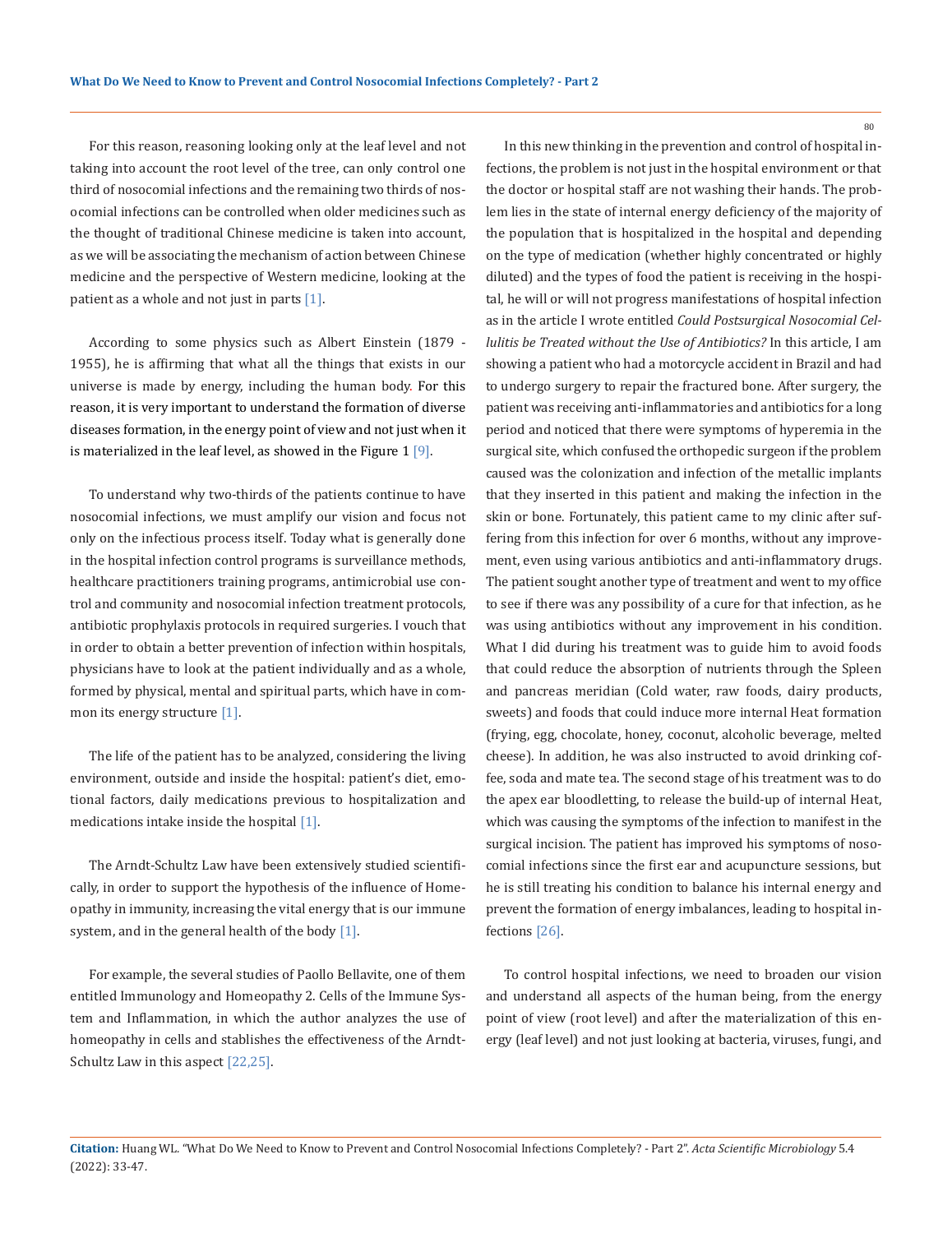trying to understand more deeply the real origin of disease formation, as I showed the different stages of disease development, in table 1 [1].

The questions that we need to do in all patients to evaluate their energy status were demonstrated in the article written by me (2019) entitled *Why Are Diabetic Patients Still Having Hyperglycemia Despite Diet Regulation, Antiglycemic Medication and Insulin?*  In this article, I am showing the five questions that I usually ask in all my patients in the first appointment, to evaluated if they have any kind of energy deficiency or retention of internal Heat [9].

My idea to reduce the nosocomial infections and complications during hospital admittance proposes to evaluate the energy of the patients before performing surgery or other procedures to reduce complications associated with nosocomial infections. In an elective surgery, for example, if the patient's energy is weak before the surgery, the ideal would be to treat the energy imbalance before, in the same way we prepare the patient's physically, for example treating anemia, malnutrition, uncontrolled diabetes, etc. This idea was presented in the 9th Global Summit on Microbiology and Infectious Diseases, which took place on March 04-06, 2019 in Prague, Czech Republic [14].

What is currently done is requesting laboratory tests to assess whether the patient is well, but a normal laboratory test, as shown above, does not necessarily denote that the patient is healthy, as the tests only appear altered in phases 4 and 5, about five years after the onset of the energy imbalance [9].

The chakra theory coincides with the Five Elements Theory and there are some studies showing the relationship between chakras' energy centers and the five elements in traditional Chinese medicine, such as in the study written by Chase (2018) entitled *The Geometry of Emotions: Using Chakra Acupuncture and 5-Phase Theory to Describe Personality Archetypes for Clinical Use*. In this way, when we measured the chakras' energy centers, we are measuring the energy of each internal massive organ described by TCM, and as showed in many articles written by me, these organs are responsible for the production of *Yin* and *Yang* (kidney or second chakra), *Qi* (Liver and Lung – first and fourth chakra) and Blood (Spleen or fifth chakra), that are the internal energy important to maintain our health, as I am showing in the Figure 7 [27].



**Figure 7:** *Yin, Yang, Qi* and Blood relationship.

The energy evaluation is also important for the patient to comprehend his own energy situation, as many times is hard to explain the necessity of a treatment in the energy level. If the patient has low energy, there might be higher chances of complications or development of nosocomial infections [1,9].

 When the body's energy disharmonies are treated appropriately, the chances of having a nosocomial infection can be reduced, as the patient will go through the procedure stronger, reducing the chances of complications by Heat formation which can simulate the symptoms of a hospital infectious process [1].

In the Hippocratic Corpus, the sentence "Nature is sufficient in all things for all" is stated to explain how the physician should act in order to maintain the patient in a balance state [5].

In the Hippocratic Corpus, it is stated: The importance of the changing seasons is considered: the different climatic conditions and atmosphere of summer and winter have significant effects [5].

Hippocrates, in the Hippocratic Corpus, states that the main cause of infections is the excessive formation of Phlegm, one of the four humors in his Humoral theory, created by him [5].

One of Hippocrates hypotheses was the treatment of the patient using only diet such as in the phrase he said: "Make your food your medicine and your medicine your food" [5].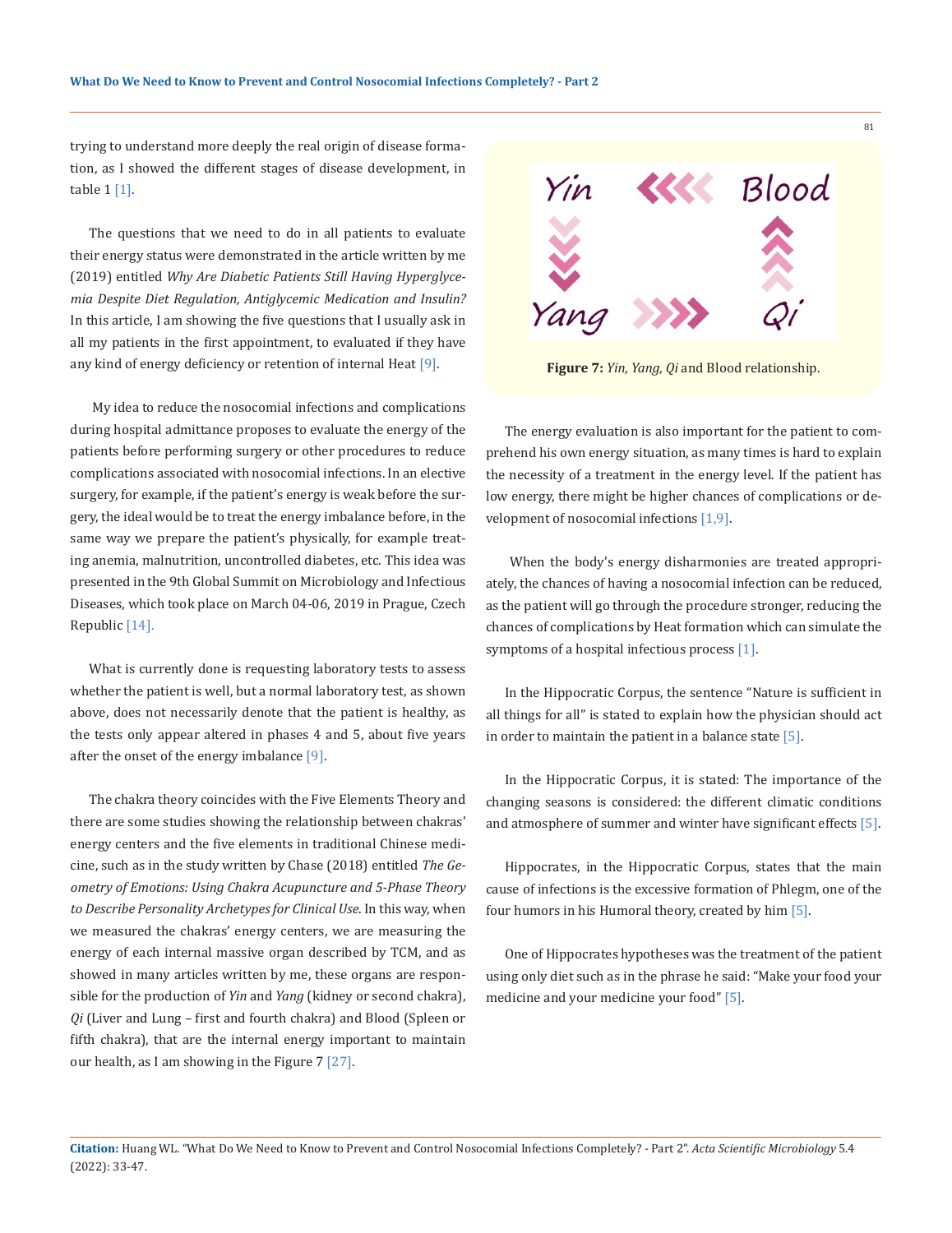I also recommend my patients to avoid the consumption of pepper, cinnamon, ginger and cloves to reduce the formation of nosocomial infections, because all these spices can cause the formation of internal Heat, leading to higher incidence of hospital infections [1].

The Italian project of Integration of Homeopathy and Complementary Medicine in the Tuscan Public Health System and the Experience of the Homeopathic Clinic of the Lucca Hospital is made only with homeopathic medicine and acupuncture, to correct the energy imbalances that lead to the symptoms presented by the patients. It is this model of hospital that we need to have in modern medicine as the population in this world are in the lowest level of energy, demonstrated in the article wrote by me, entitled *"Is the population the same as in the past?"* [28].

As once said Hippocrates (460 bce - 375 bce),, "Natural forces within us are the true healers of diseases' [5].

As the patient's energy falls, internal Heat formation again can simulate an infectious condition, such as hyperemia in the surgical wound, which was maintaining the infectious condition, and would worsen with the use of antibiotics. We have a general principle used in every hospital in the world that the more antibiotics we use, the more infection we will have, usually by multiresistant bacteria. Therefore, in order to better control the occurrence of nosocomial infection in these surgical or hospitalized patients but especially the surgical ones - we should try to avoid as much as possible the prescription of medication in high concentrations, to avoid the reduction in the vital energy that was already low, and preventing the formation of more internal Heat, that is causing the infections symptoms as I wrote (2021) in the article *What Do We Need to Know to Reduce Complications for Our Surgical Patients?*  [29].

To understand at the deepest level what is going on inside the patient's body, from an energetic point of view, we need to have both types of remedies in mind. For this reason, I created the *Yin* and *Yang* metaphor (shown in Figure 8), saying that Western medicine and traditional Chinese medicine need to work together to achieve what we need today, namely, understand why we need to



Chinese medicine.

know to fully control nosocomial infections today, which accounts for two-thirds of all nosocomial infections, which we still can't control today [9].

# **Conclusion**

The conclusion of this study is that for control nosocomial infectious completely the comprehension of the functioning of the human body, has to be seen in a holistic way, on the point of view of the energy level, not considered nowadays. The study of *Yin, Yang, Qi* and Blood energies, and the formation of Heat retention due to energy imbalances are crucial for the comprehension of the reason why the other two thirds of nosocomial infections is still not controlled even with the nosocomial infections control programs.

The better comprehension of these factors, regarding diet, emotional and external pathogenic factors, considering the energy point of view, are the key points that Western medicine does not yet consider, and the comprehension of these aspects in their depth is one of the factors to create better control in the formation of nosocomial infections that corresponds to the 2/3 of hospital infections that still not controlled nowadays.

### **Bibliography**

- 1. Huang Wei Ling. "Why Do Patients Still Catch Hospital Infections Despite the Practice of Infection Prevention and Control Programs?" *Acta Scientific Microbiology* 1.4 (2018): 34-43.
- 2. Pittet D and Allegranzi B. "Preventing sepsis in healthcare 200 years after the birth of Ignaz Semmelweis". *Euro Surveillance* 23.18 (2018): 18-00222.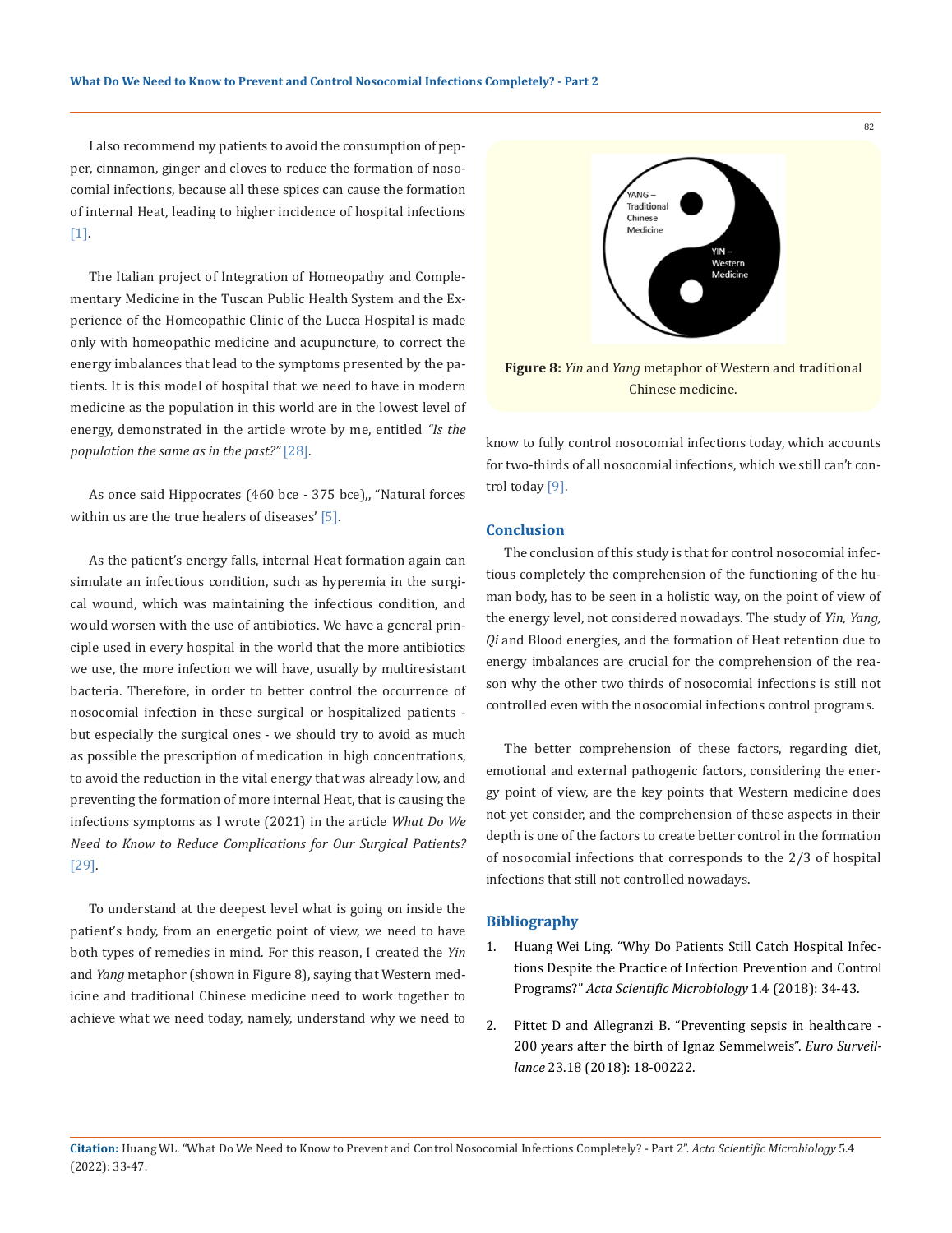- 3. Loudon I. "Ignaz Phillip Semmelweis' studies of death in childbirth". *Journal of the Royal Society of Medicine* 106.11 (2013): 461-463.
- 4. Ribeiro A., *et al*. "Medicinal product regulation and product liability in Brazil: overview" (2021).
- 5. CRAIK E. "The Hippocratic Corpus Content and Context". *Routledge* (2015).
- 6. J M Hughes. "Study on the efficacy of nosocomial infection control (SENIC Project): results and implications for the future". *Chemotherapy* 34.6 (1988): 553-561.
- 7. Amy S Collins. "Chapter 41 Preventing Health Care-Associated Infections". Patient Safety and Quality: An Evidence-Based Handbook for Nurses. Hughes RG, editor. Rockville (MD): Agency for Healthcare Research and Quality (US) (2008).
- 8. 13<sup>th</sup> World Congress on Infection Prevention and Control. December 14, 2017. Rome Italy (2017).
- 9. Huang Wei Ling. "Why Are Diabetic Patients Still Having Hyperglycemia Despite Diet Regulation, Antiglycemic Medication and Insulin?" *International Journal of Diabetes and Metabolic Disorders* 4.2 (2019): 1-14.
- 10. Huang Wei Ling. "Why Patients with Knee Pain Still Have Symptoms Despite the Use of Anti-inflammatory Medications". *International Journal of Orthopaedics Research* 2.2 (2020): 21- 27.
- 11. Huang Wei Ling. "Auricular Acupuncture and Chinese Dietary Counseling in The Treatment of Insomnia". *Archives of Neurology and Neuro Disorders* 3.1 (2020): 1-11.
- 12. Huang Wei Ling. "Constitutional Homeopathy of Five Elements Based on Traditional Chinese Medicine". *Acta Scientific Medical Sciences* 4.7 (2020): 57-69.
- 13. Huang Wei Ling. "Energy Disturbances in Panic Syndrome and How Can We Teat It in Adolescence?" *Journal of Neurology and Experimental Neuroscience* 3.1 (2020): 139.
- 14. 9<sup>th</sup> Global Summit on Microbiology and Infectious Diseases, which took place on March 04-06, 2019 in Prague, Czech Republic (2021).
- 15. Huang WL. "Is SARS-CoV- 2 Strong or Our Body Is Weak?" *Journal of Virology and Viral Diseases* 1.1 (2021).
- 16. Huang Wei Ling. "Invasion of Wind and Cold as Cause of Respiratory Tract Infection Outbreak in a School Kinder Garden Group of Kids". *Pediatric Research and Child Health* 3.2 (2020).
- 17. Huang Wei Ling. "Can We Treat Children With Chronic Respiratory Tract Infections Without Using Antibiotics?" *Pediatric Research and Child Health* 3.2 (2020).
- 18. Lenzer., *et al*. "Health effects of heating, ventilation and air conditioning on hospital patients: a scoping review". *BMC Public Health* (2020).
- 19. Huang Wei Ling. "Is It Possible to Treat Community-acquired and Nosocomial Infectious with the Same Method, Without the Use of Antibiotics?" *Journal of Applied Microbiological Research* 2.2 (2019): 1-13.
- 20. Huang WL. "Are We Vaccinating Immunocompetent or Immunocompromised People for COVID 19?" *Journal of Vaccines Research and Vaccination* 7 (2021): 018.
- 21. Huang Wei Ling. "Energy Alterations and Chakras' Energy Deficiencies and Propensity to SARS-CoV-2 Infection". *Acta Scientific Microbiology* 4.4 (2021): 167-196.
- 22. "Arndt Schultz Law and its applications in Homeopathy". Homeopathy Resource by Homeobook.com (2020).
- 23. Huang Wei Ling. "Can Hospital Osteomyelitis Be Treated Without the Use of Antibiotics?" *Microbiology and Infectious Diseases* 2.2 (2018): 1-6.
- 24. Huang Wei Ling. "Is it Possible to Treat Nosocomial Cellulitis Post Placement of Hemodialysis Catheter without the Use of Antibiotics?" *Dialysis and Transplantation Open Access* 3.2 (2020): 180020.
- 25. Bellavite P., *et al*. "Immunology and homeopathy. 2. Cells of the immune system and inflammation". *Evidence-Based Complementary and Alternative Medicine* 3.1 (2006): 13-24.
- 26. Huang Wei Ling. "Could Postsurgical Nosocomial Cellulitis Be Treated Without the Use of Antibiotics?" *Acta Scientific Microbiology* 1.9 (2018): 24-31.